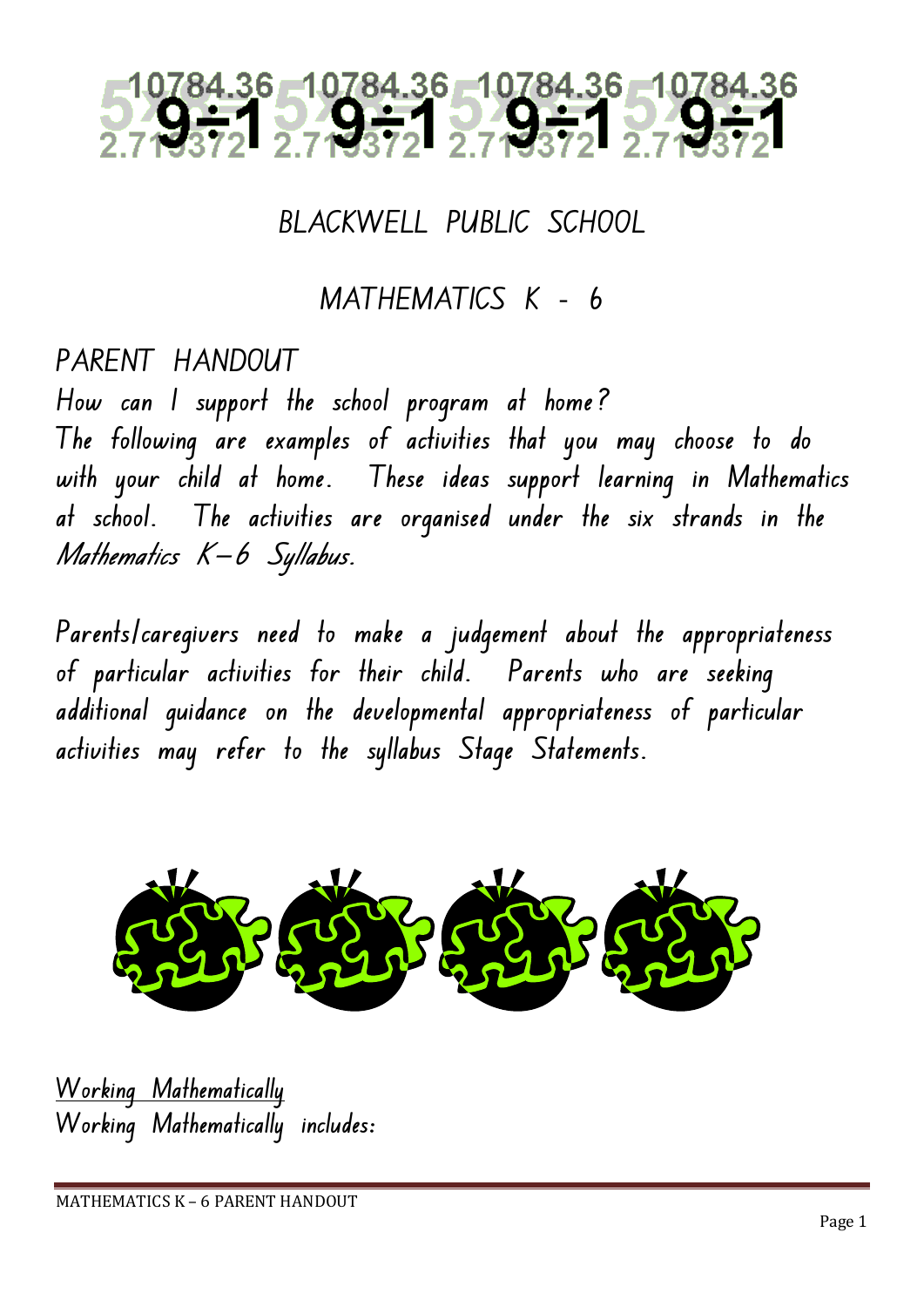- **asking questions; using a range of strategies to solve problems;**
- **using appropriate language and symbols to describe and represent mathematical ideas;**
- **exploring relationships as well as checking and justifying solutions;**
- **and reflecting on learning and making connections between mathematical ideas.**

**The following activities will help to encourage development of these important processes.**

- **Encourage your child's curiosity about the use of numbers and measurements in the world around them.**
- **Listen to their many questions and ask your own questions. Discuss with them how you might find answers to these questions.**
- **Play games together (e.g. cards, board games, computer games) and discuss how mathematical ideas can be used to play, as well as to develop successful strategies.**

**Discuss how mathematics is used every day. The applications of mathematics and technology are numerous.** 

- **In the kitchen, for example, ingredients are measured and digital timers and clocks are used on microwave ovens.**
- **Solve problems together and discuss strategies and solutions. Encourage your child to find all possible solutions, as many problems have more than one answer. They should also be encouraged to justify their solutions.**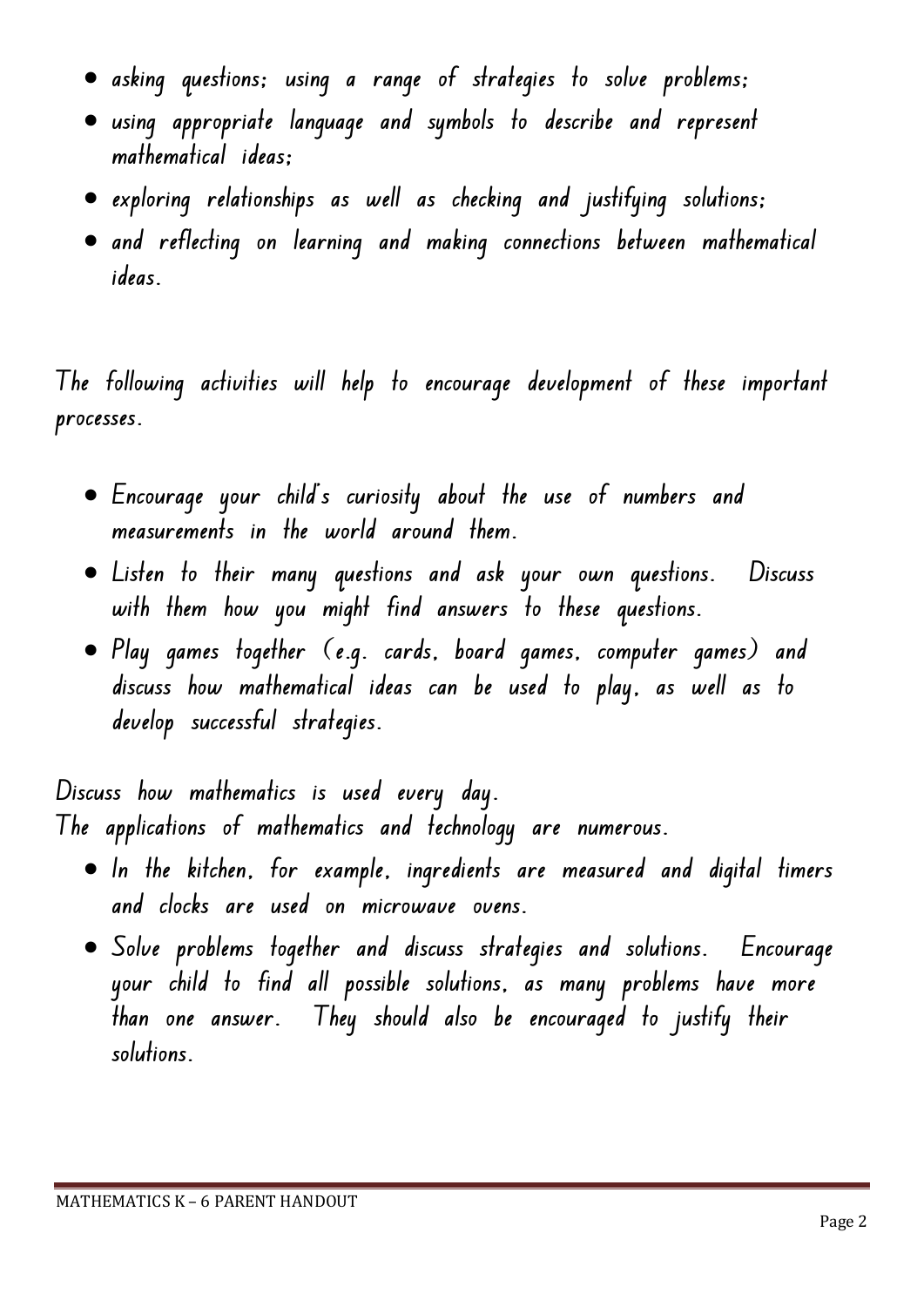- **Many internet sites have suitable problems and investigations for primary school students. Another source of mathematical problems is children's magazines and puzzle books.**
- **Encourage your child to try different strategies when solving everyday problems.**
- **Provide opportunities for your child to use technology to investigate mathematical ideas.**
- **Connect to the internet at home or at a local library and help your child (or let your child help you) locate websites that provide information and ideas about mathematics and technology.**

**Discuss the mathematics your child is learning at school. Ask them to explain what they have learnt in mathematics lessons this week and how they can use these ideas. If they express concern about what they are doing, this gives you an opportunity to look at their work and help them if appropriate, or to encourage them to seek extra guidance from their teacher. Watch television programs about mathematics with your child. Discuss the contents of the programs and how it relates to the mathematics taught at school.**

**Students who feel confident about Working Mathematically feel confident about themselves as learners of mathematics**

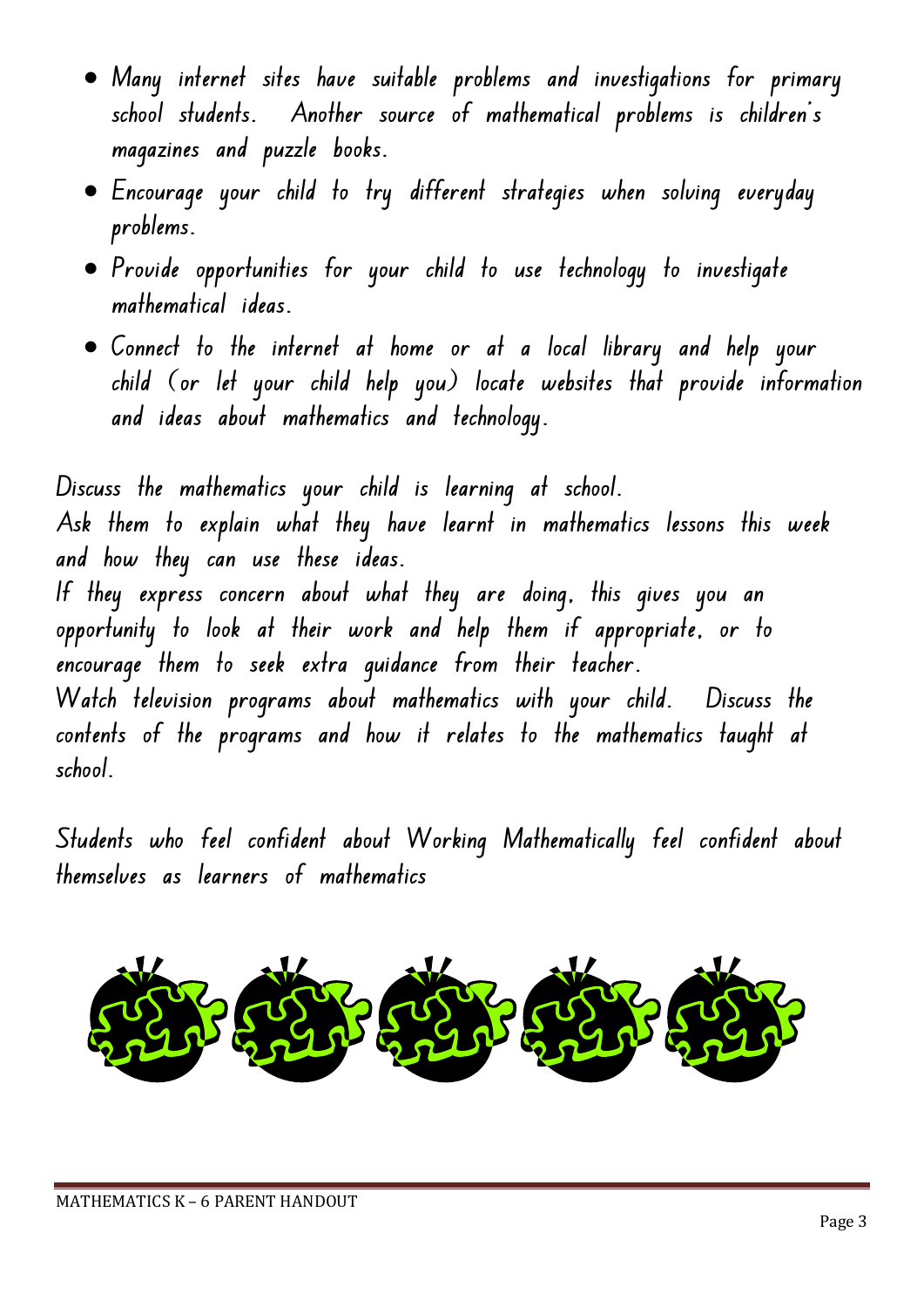

## **Number**

**Number includes:** 

- **counting forward and backwards and understanding place value;**
- **using the four operations (addition, subtraction, multiplication and division);**
- **interpreting and doing simple calculations with functions, decimals and percentages; and understanding the language used in chance.**

**The following activities will help to encourage the development of Number concepts.**

- **Count with your child whenever possible.**
- **Play counting games while travelling to the car and sing counting rhymes. Remember to count forward and backwards starting from different numbers.**
- **Look for numbers in your local area (e.g. house numbers, prices, speed signs, Roman numerals) and discuss how the numbers are used.**
- **Play board games as a family and discuss the chance of throwing a particular number on a dice in order to win the game.**
- **Encourage your child to use money. Support your child's efforts to calculate change.**
- **Discuss with your child how to use the telephone book. Write a list of people from the family, school and community, together with their telephone numbers and addresses. Put the list in an accessible place, e.g. near the telephone or in a notebook, for your child to use.**
- **Play oral games such as Race to 10. Starting at 0 take turns and add either 1 or 2 to the last number said. The player who gets to 10 first wins.**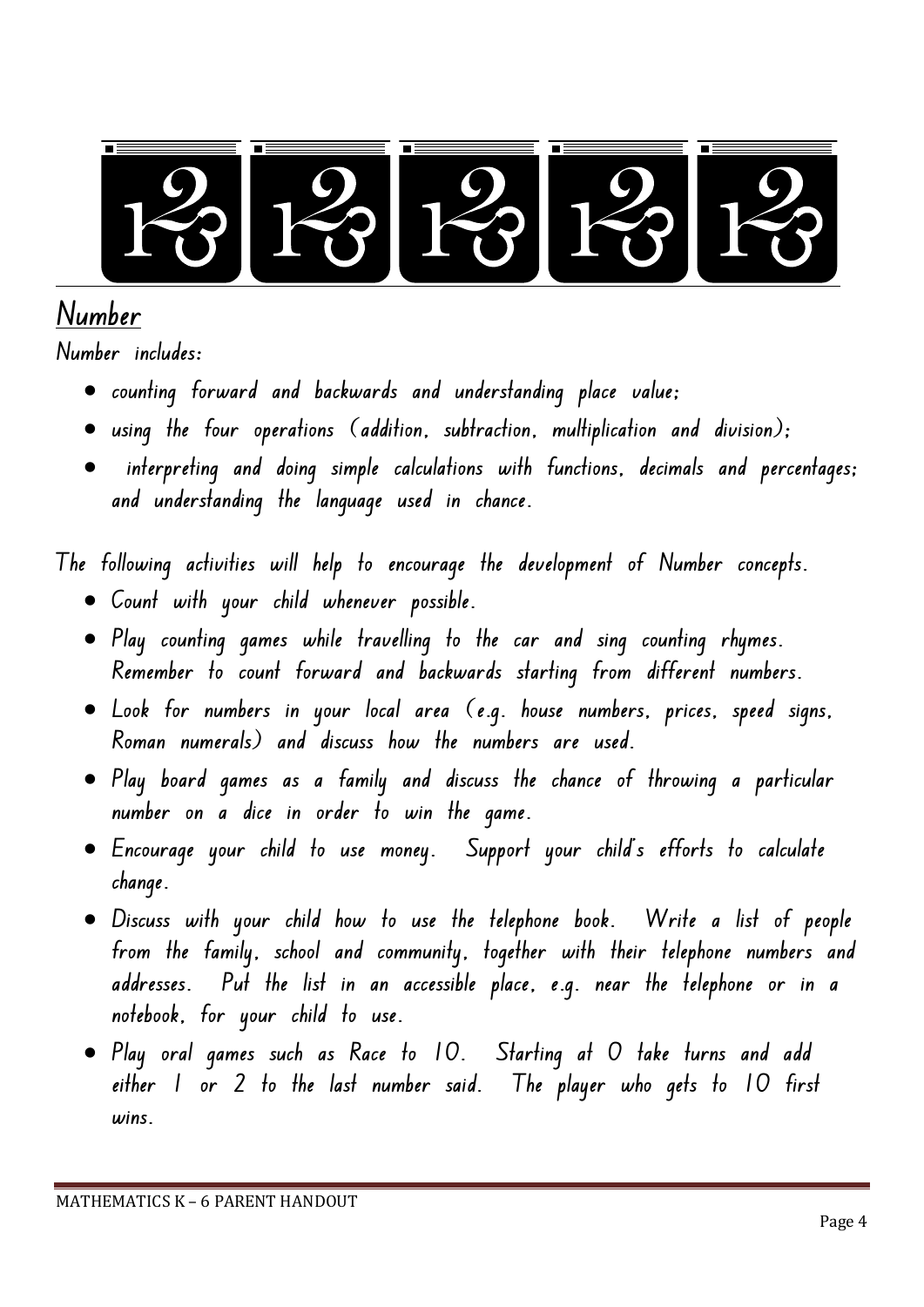**e.g. A says B says 1 3 4 6 7 8 10**

**A wins this game. Note the game has a winning strategy. Discuss mental strategies for working these out quickly. You can play to any number, depending on your child's ability.**

- **When your car pulls up behind the car in front, you might have a competition to see how many different answers children can make using the numbers from the car number plate. For example, if the number plate is ABC 152 the children might say:**
- $1 \times 5 + 2 + 7$ , or  $1 + 5 + 2 = 8$ , or  $(1 + 5) \times 2 = 12$ 
	- **A pack of playing cards can be used to play mathematical games that involve the recall of number facts. For example, Addition, Subtraction or Multiplication Snap involves turning over two cards from the top of the pack with the first person to say the sum/difference/product of the cards scoring one point. The game continues until all of the cards in the pack have been used. The winner is the player who has scored the most points.**
	- **The game can be made easier by including only some numbers from the pack (e.g. 2, 3, 4. 5 and a picture card to represent 10), or it can be made more challenging by turning over more than two cards.**
	- **Develop mental computation strategies with your child by doing calculations in your head. Share your strategies and think of different ways of calculating the answer.**

**For example, to calculate 75 – 32, you can do 75 – 30 = 45 and then 45 – 2 = 43.**

- **Another possibility is to do 70 – 30 = 40 and then 5 – 2 = 3, so the**  answer is  $40 + 3 = 43$ .
- **Now consider 75 – 38. This can be done as 75 – 40 = 34 and then 35 + 2 = 37.**

**Another possibility is 75 – 30 = 45, 45 – 5 = 40 and then 41 – 3 =37.**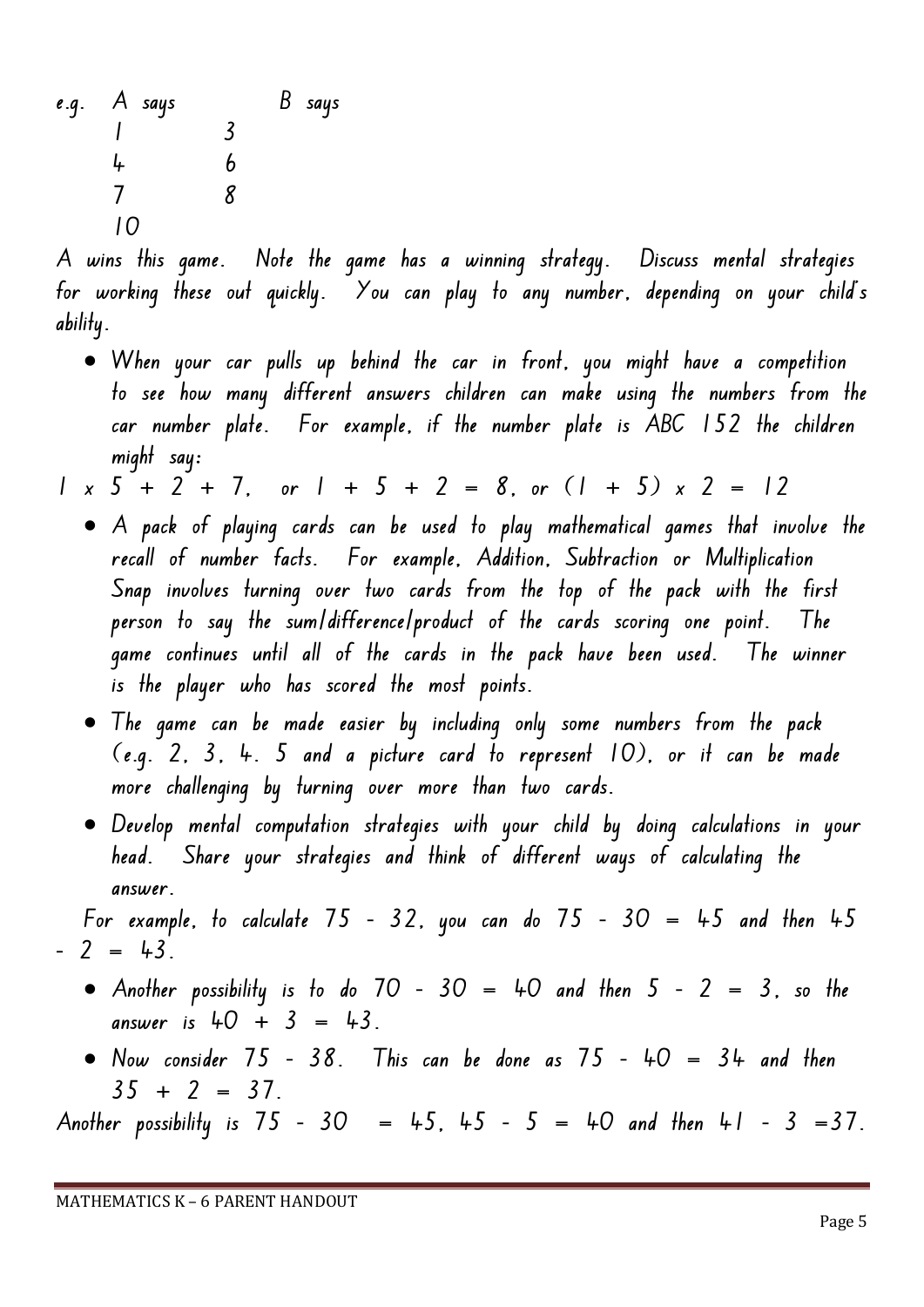- **There are often many different ways to do calculations mentally. Children need to experience different ways so that they can develop a range of mental strategies.**
- **Discuss fractions as part of a whole when cutting up fruit or a cake. For example, "How many pieces will we need? ... Therefore each piece should be one quarter. If your child plays sport, discuss fractions of the playing surface, e.g. two halves of a soccer field, three thirds of a netball court.**
- **Discuss fractions as part of a collection of objects. For example, share a packet of sweets between 4 children. If there are 20 sweets, then they will each receive one quarter, which is the same as five twentieths of the packet of sweets.**
- **Let your child help plan a family holiday. They can plan the route, determine the overall distance, and propose the number of kilometres to drive each day and work out the amount of time it will take. They could help calculate an appropriate budget for the holiday to include expenses like souvenirs, accommodation, meals and petrol. If you have a computer, they could record the expenses on a spreadsheet.**
- **Ask your child to work out how much longer you will be travelling if you are driving at 80 kilometres per hour with 130 kilometres to go. Ask your child to explain how they solved the problem. Share with your child the methods you used to solve this problem.**
- **Visit local shops and discuss prices for similar products. Determine the best value. Estimate weekly shopping costs.**
- **Discuss the use of percentages in the media.**
- **Discuss the use of the language associated with chance in everyday situations, e.g. 'no chance', 'fifty fifty', 'pigs might fly', 'it's a possibility'.**

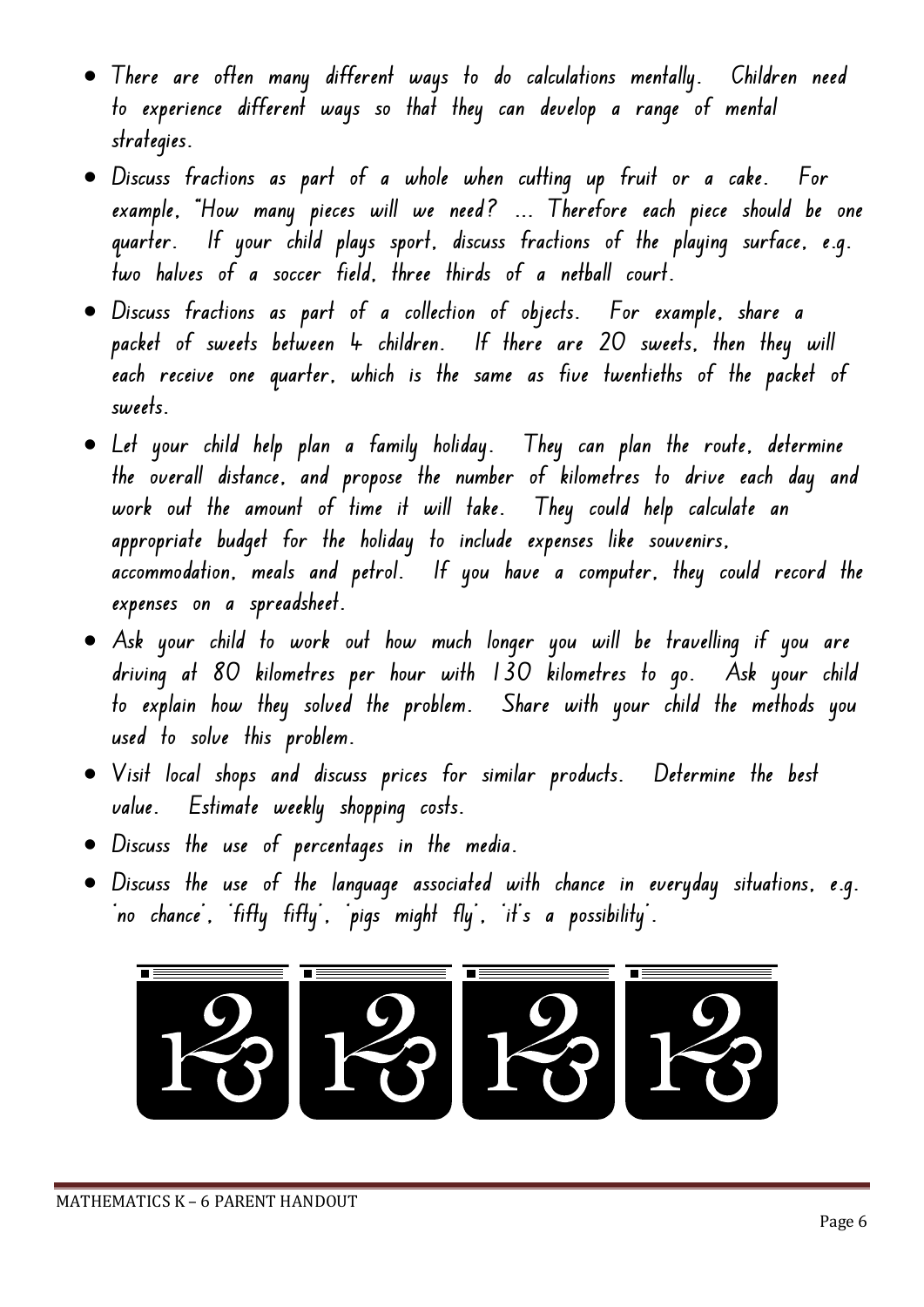

**Patterns and Algebra Patterns and Algebra includes the investigation of repeating patterns, number patterns and relationships between numbers.**

**Repeating patterns are explored in Early Stage 1 and can be created using numbers, letters, shapes, sounds and actions.**

**For example: A, B, C, A, B, C, ... 1, 2, 1, 2, ... ... ,• ,ם ,ם ,• ,ם ,ם clap hands, touch shoulders clap hands, touch shoulders, and so on.**

**Number patterns can increase or decrease (e.g. 2, 4, 6, ..; 25, 20, 15; ...) and they can include fractions and decimals e.g.** ¼ **, 2/4 ,** ¾ **, ...; 1.0, 1.2, 1.4, ...**

**Students are encouraged to continue patterns, to find a missing element in a pattern, to describe how a pattern has been created and to create their own patterns.**

**Number relationships can be created for multiplication and division facts.**

MATHEMATICS K – 6 PARENT HANDOUT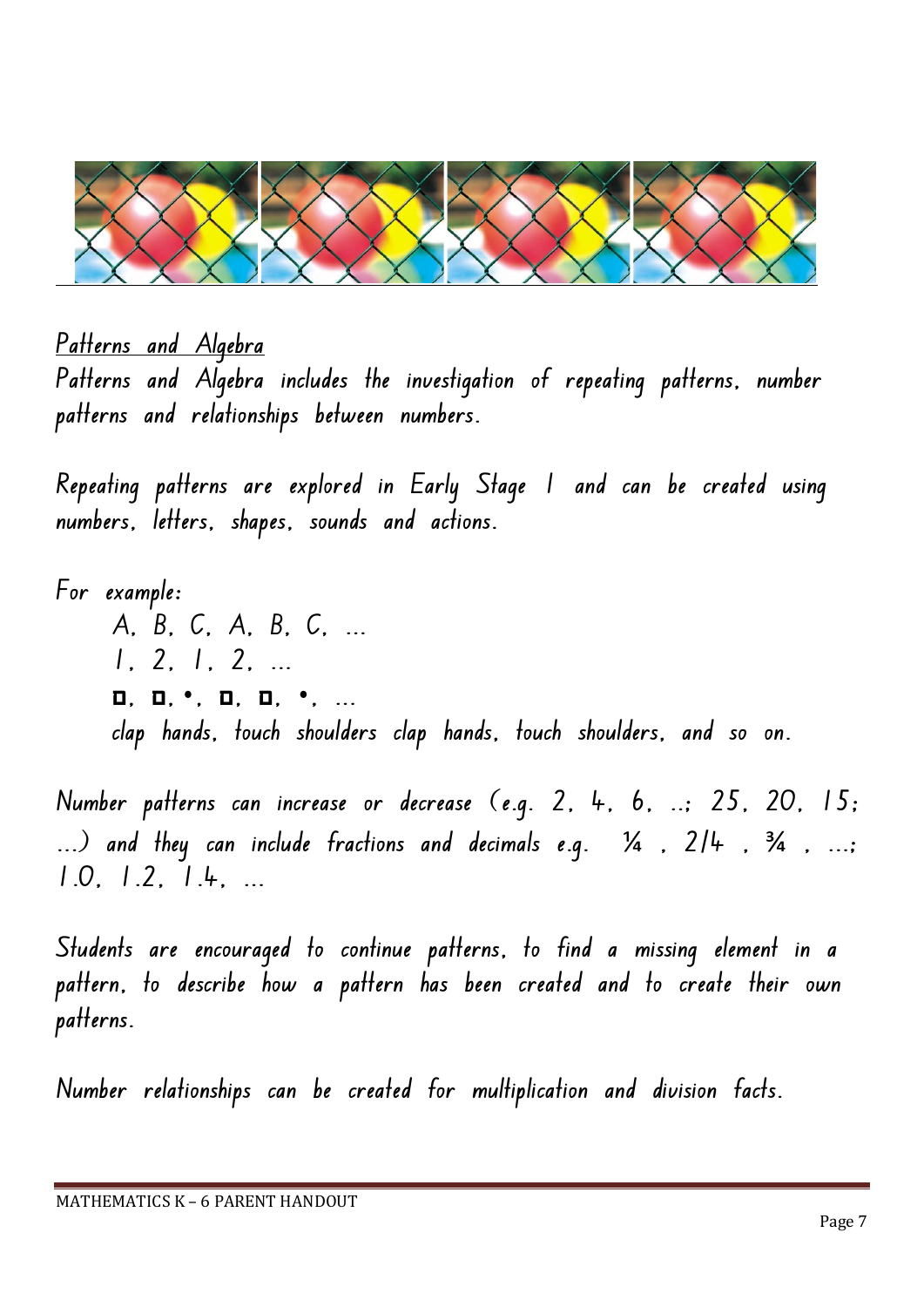**For example, if a student knows that 2 + 4 = 6, then they should also know that 4 + 2 = 6 and also that 6 – 4 = 2 and 6 – 2 = 4.**

**The same relationships can be created for multiplication and division facts.**

**Students also learn to find missing values in number sentences, e.g. find the**   $m$  issing number in  $50 - \mathbf{u} = 31$ .

**The following activities will help develop concepts in Patterns and Algebra.**

- **Use a calculator to count by ones, twos, threes and so on.**  Press the keys 'O'  $+$  'I'  $=$  and the display will show 1. If you **continue to press '=', the calculator will count by ones. This can be repeated, replacing '1' by '2' for counting by twos. After counting for a while, ask your child to predict the number that**  will come up next and then press the  $=$  key to verify the prediction. **Try other numbers. Encourage your child to write down the numbers that are displayed on the calculator and to describe the pattern to you.**
- **From a collection of buttons, ask your child to create a repeating pattern and to describe the pattern to you. You could create a repeating pattern with the buttons that includes one button that is misplaced. Ask your child to find the error in the pattern and to correct it.**
- **Make up mathematical games with your child and join in as they experiment with different rules, e.g. create number sentences from the digits on car number plates. For example, if the number plate on a car was ABC 123, this could lead to the sentences**  $1 + 2 = 3$ ,  $2 + 1 = 3$ ,  $3 - 1 = 2$ ,  $3 - 2 = 1$ .
- **Play 'guess my rule' games. This involves listing a set of numbers that form a pattern and asking your child to describe the 'rule' used to make**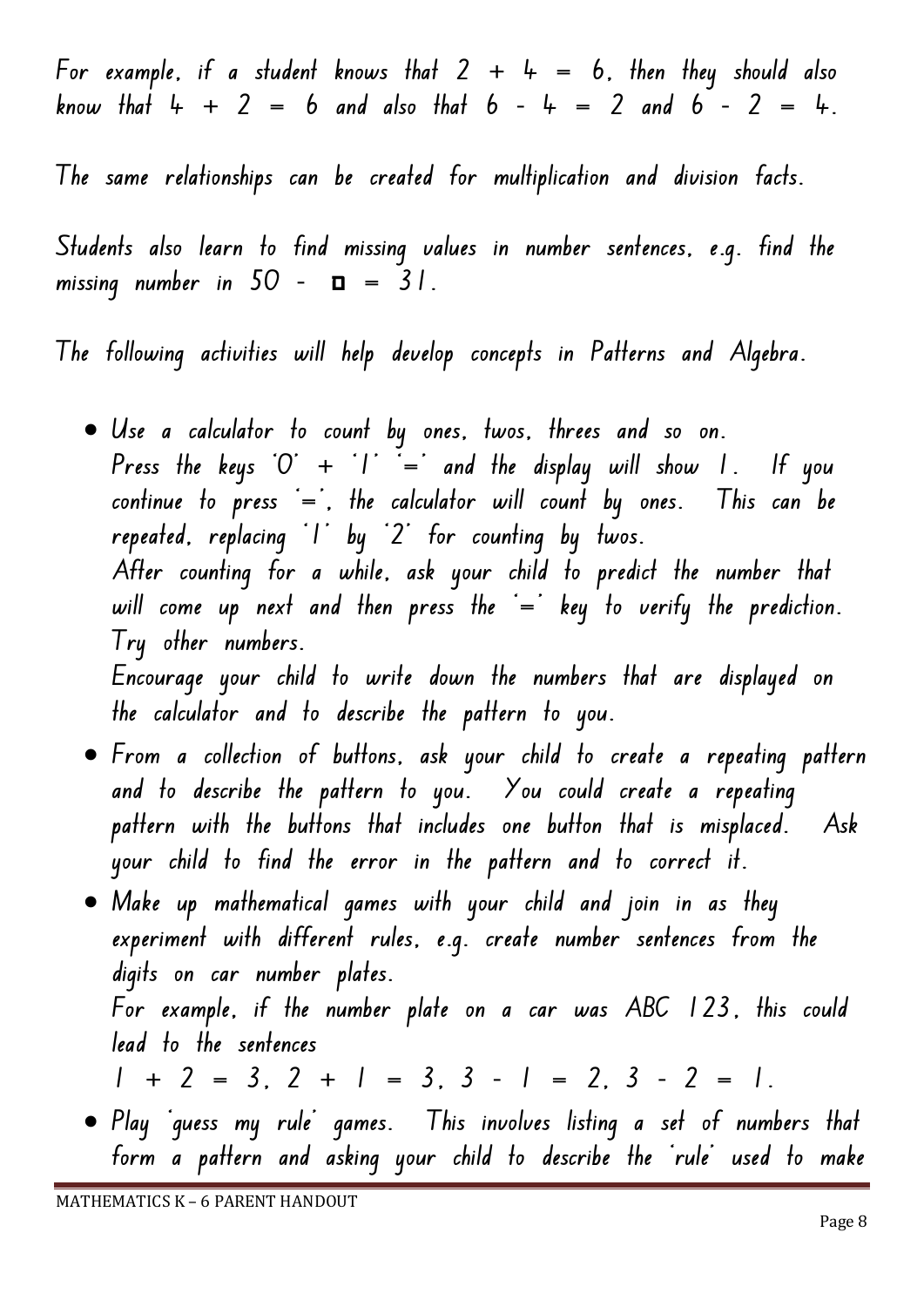**the pattern. Encourage your child to create a number pattern for you to find the 'rule' e.g. 2, 4, 7, 11, ...**

• **Create number sentences with a missing number and encourage your child to find the missing number, e.g.**  $17 + p = 30$ . **Ask questions like 'What is the missing number?', 'How did you find it?', 'How do you know you are correct?', 'I think the answer is 23. Am I correct? How can we check this?' Similar questions like this can be created in words, e.g. 'I am thinking of a number so that when I double it the answer is 5. What is the number?'**



## **Data**

**This strand includes collecting, organising and analysing data as well as interpreting data when it is presented in a variety of forms including picture, column, line and pie graphs. Students also learn to create graphs. The following activities will help to develop concepts in Data.**

- **Create a graph of your child's growth over time.**
- **Use tally marks to score in a game, or count days to a special event.**
- **Discuss and interpret graphs and tables used in the media.**
- **Explain information presented in the media that uses the term 'average' e.g. 'the average temperature in December was 24 degrees.'**
- **Identify misleading representations of data in the media.**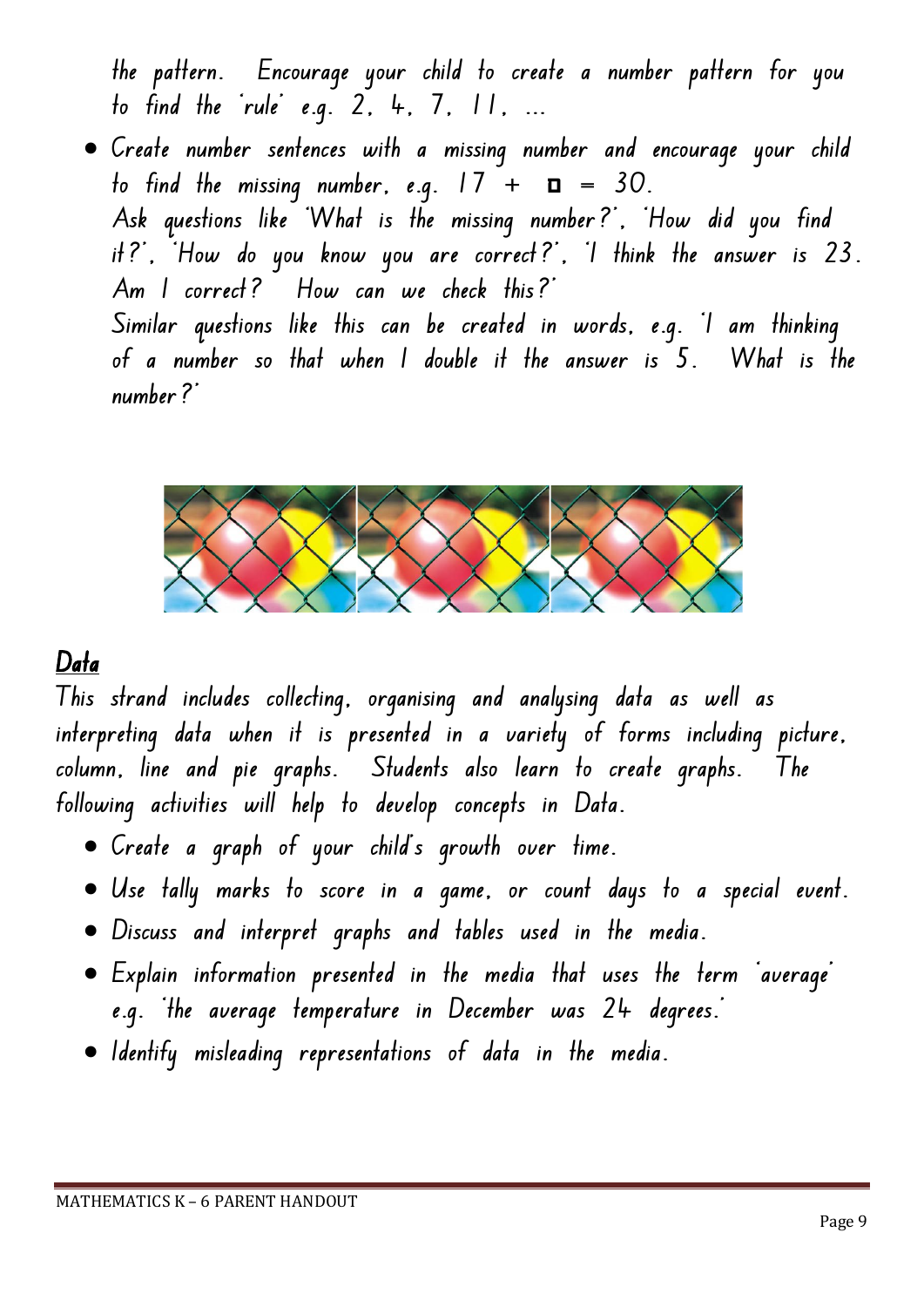

## **Measurement**

**Measurement includes length, area, volume and capacity, mass and time. The following activities will help to develop concepts in Measurement.**

- **Collect small jars and containers of different sizes and shapes. Ask your child to sort them from smallest to largest capacity. Check by filling the 'smallest' with uncooked rice. If it really is the smallest, the rice should fit into the next container. If so, add more rice and pour it into the next container. Continue this process to check the ordering of the containers. Discuss why the tallest container may not hold the most.**
- **Join your child in working out measurements for cooking, building, craft or sewing.**
- **Encourage your child to estimate how long it will take to perform a common task (e.g. tying their shoe laces, saying the alphabet, making a tower from 30 coins). Time the task and review estimates.**
- **Estimate how many times your child can complete an action in 10 seconds, 30 seconds, or 1 minute, e.g. bouncing a ball, skipping with a rope, running around the backyard.**
- **Read and interpret timetables with your child, e.g. train, bus, TV guides.**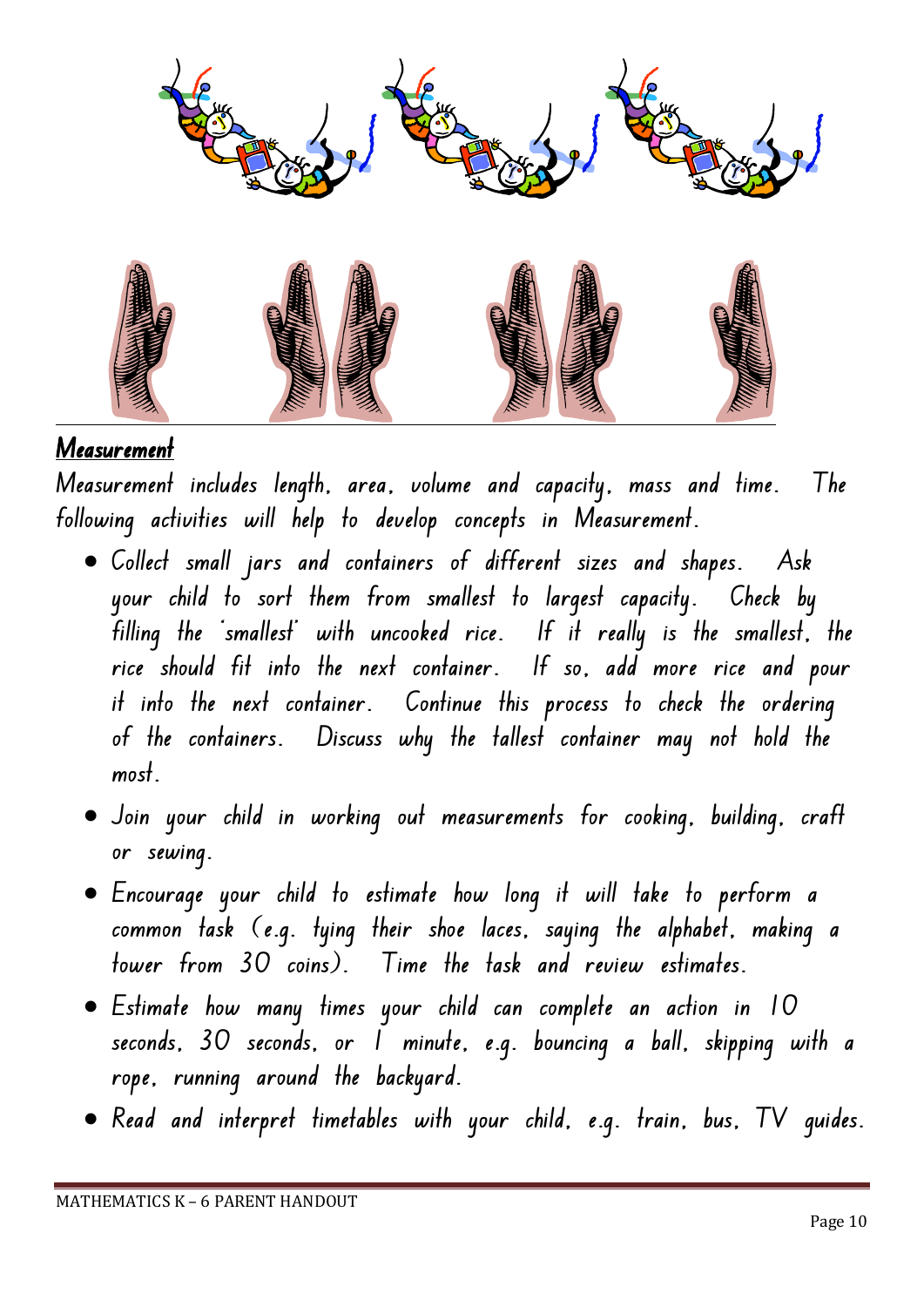**Pose questions like 'Which bus would we need to take to the station to catch the 9:15 train?' 'What time is your favourite TV show on? How long does it go for?'**

- **Discuss the sporting achievements of athletes in competitions like the Olympic and Commonwealth Games, e.g. long jump distances, high jump and pole vault heights, running and swimming race times. Measure long jump distances on the ground and high jump heights on a wall.**
- **When painting the house let your child help to work out how much paint will be needed to cover the area, how much paint will cost and how long the painting will take.**
- **Visit local leisure areas regularly and discuss the angles and heights of slippery dips and swings, mass and balance on a see saw, area and length of a football field or netball court and how many laps of the pool equals 1 kilometre.**